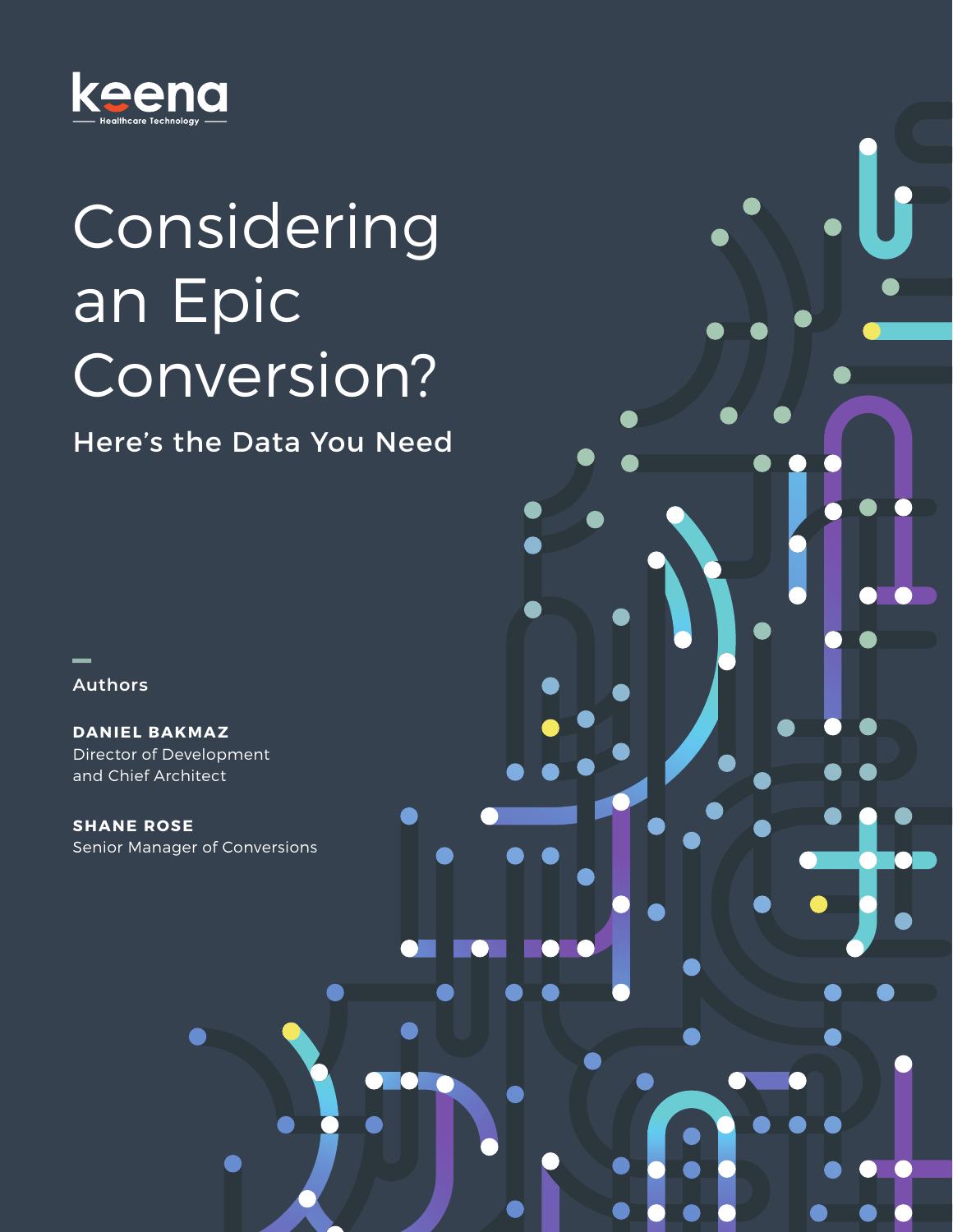# **Introduction**

**We asked Keena's conversion experts to compile advice and tips from experience with 30+ Epic Conversion & Archival Projects to help you prepare for your conversion project.** 

With increased regulatory and reporting requirements, a push for true interoperability, and the need to better engage with patients, many of our clients have been considering a move to a new EHR- and specifically to the market-leading Epic platform. Industry statistics indicate that 46% of EHR conversions and implementations in 2021- 2022 were headed to Epic. Clients have pointed to stability and reliability as leading factors in their purchase decision.



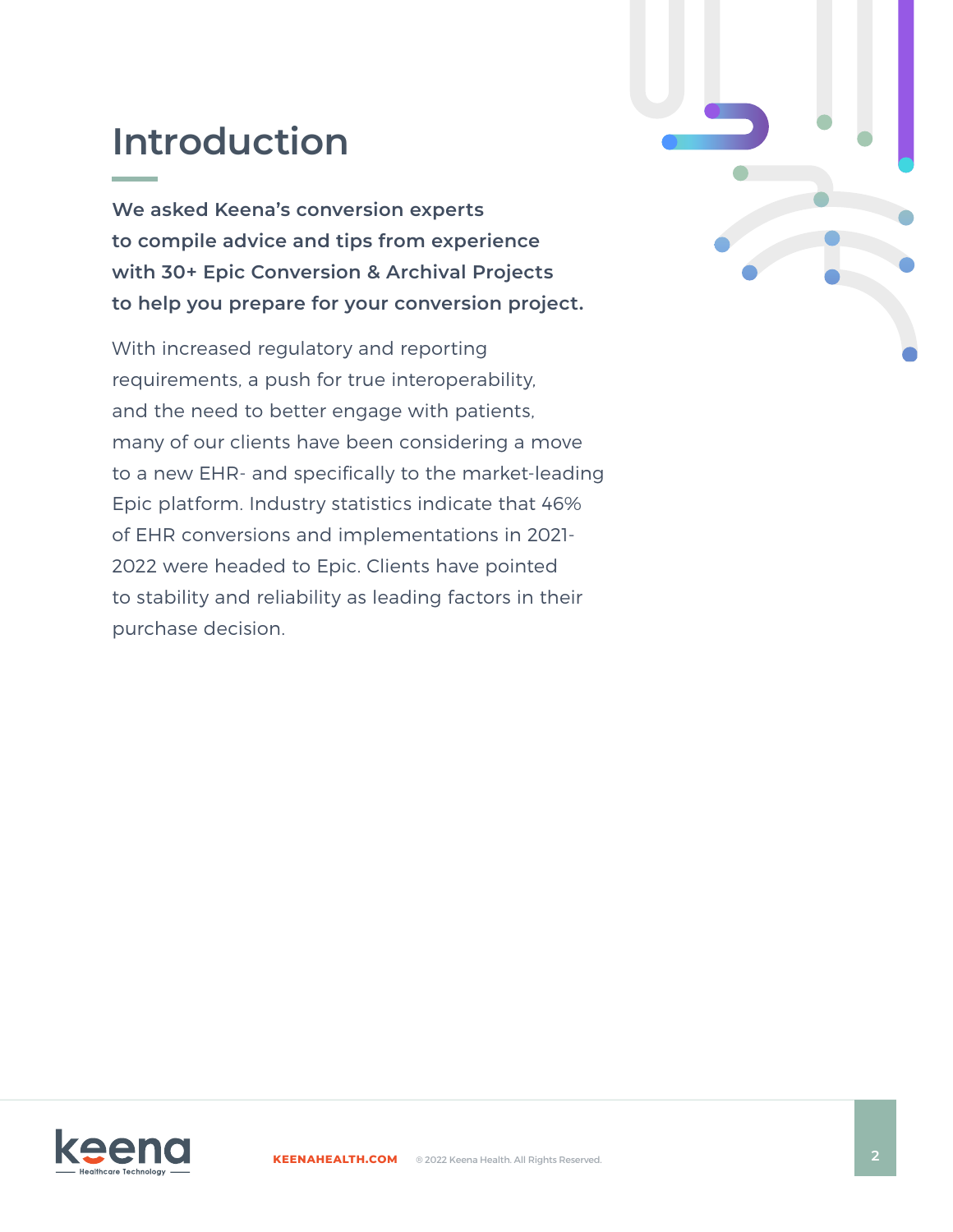# **DATA PLANNING The Key to a Successful Epic Conversion Project**

An EHR conversion is a complex and challenging project requiring a unique mix of savvy technical deployment and carefully considered collaborative planning. To ensure a successful migration, the scope and build-out of your data plan is priority #1.

We have broken data planning down into 7 critical factors for your consideration, outlined below.

**[KEENAHEALTH.COM](https://keenahealth.com)** ® 2022 Keena Health. All Rights Reserved. **3**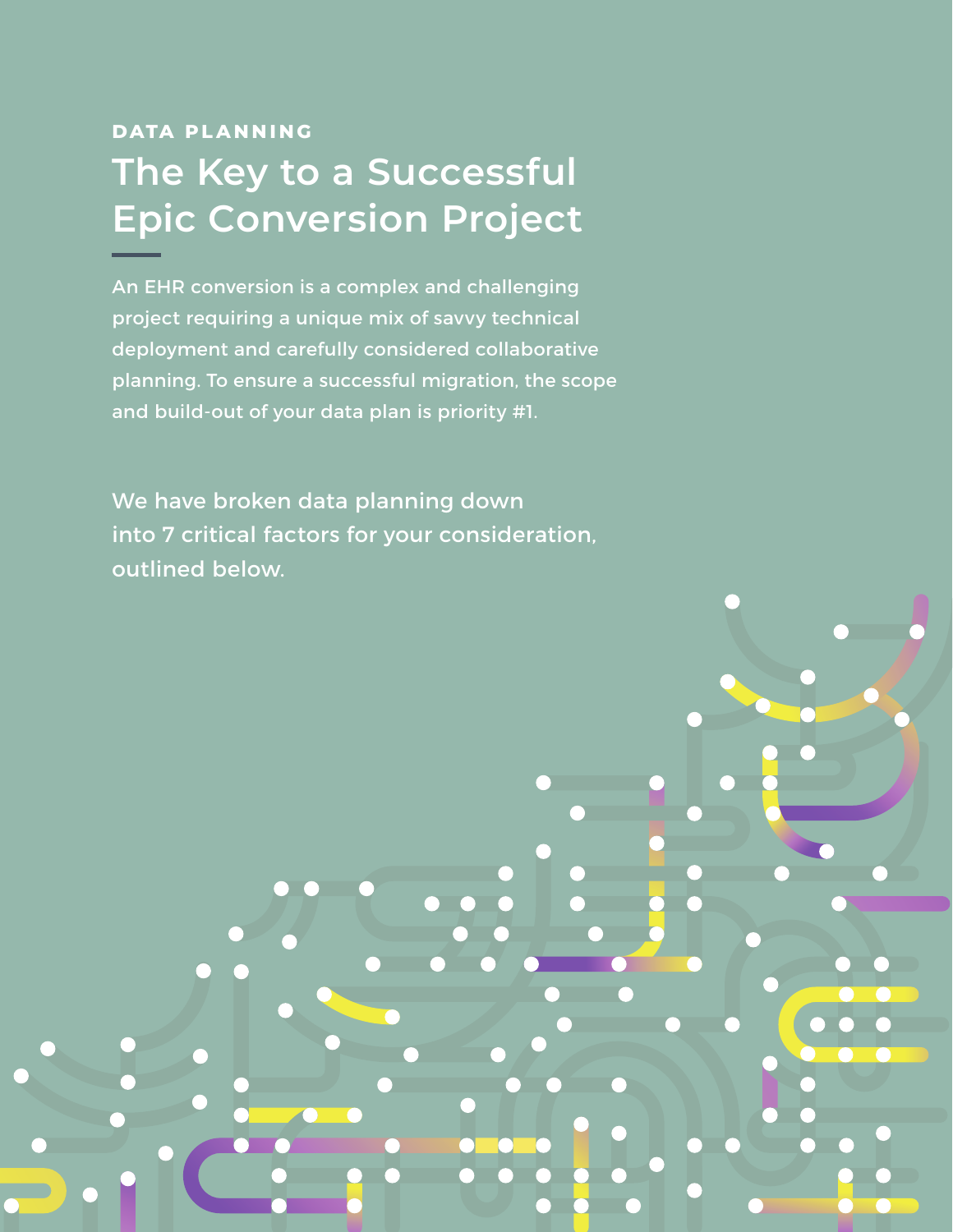#### **Data Elements Selection 01**

Deciding which data elements to move from your existing EHR is at the heart of every conversion project. Here are some factors to consider when determining which data elements to migrate to Epic.

#### **Key Patient Identifiers**

Demographics such as name, address, date of birth, are typically a core part of any conversion.

#### **Structured, Discrete Clinical Data**

Medications, allergies, and lab results offer the potential of being moved directly into a new EHR database—which provides the advantage of being incorporated into clinical decision support processes.



**Consider the PAMI (problems/allergies/meds/immunizations) ROI (reconcile outside information) rules. Certain data parameters, override status, etc. can save you a lot of time when discussed and planned for up front. If you are utilizing a CCDA, you can only bring those 4 data elements into Epic. For histories/vitals/ results you will need to use an HL7 interface or flat files per Epic specifications. Be prepared for data clean-up. Errors will occur and business logic will not always align with your process needs.** 

#### **Continuity of Care Documents (CCD)**

CCD's are useful for both summary data and discrete elements. This is because the underlying structure is based on the CCDA (Consolidated Clinical Document Architecture) standard. CCDAs can be used to generate historical PDFs for longitudinal view of the patient's chart. It also contains all the discrete data needed for most clinical conversions.

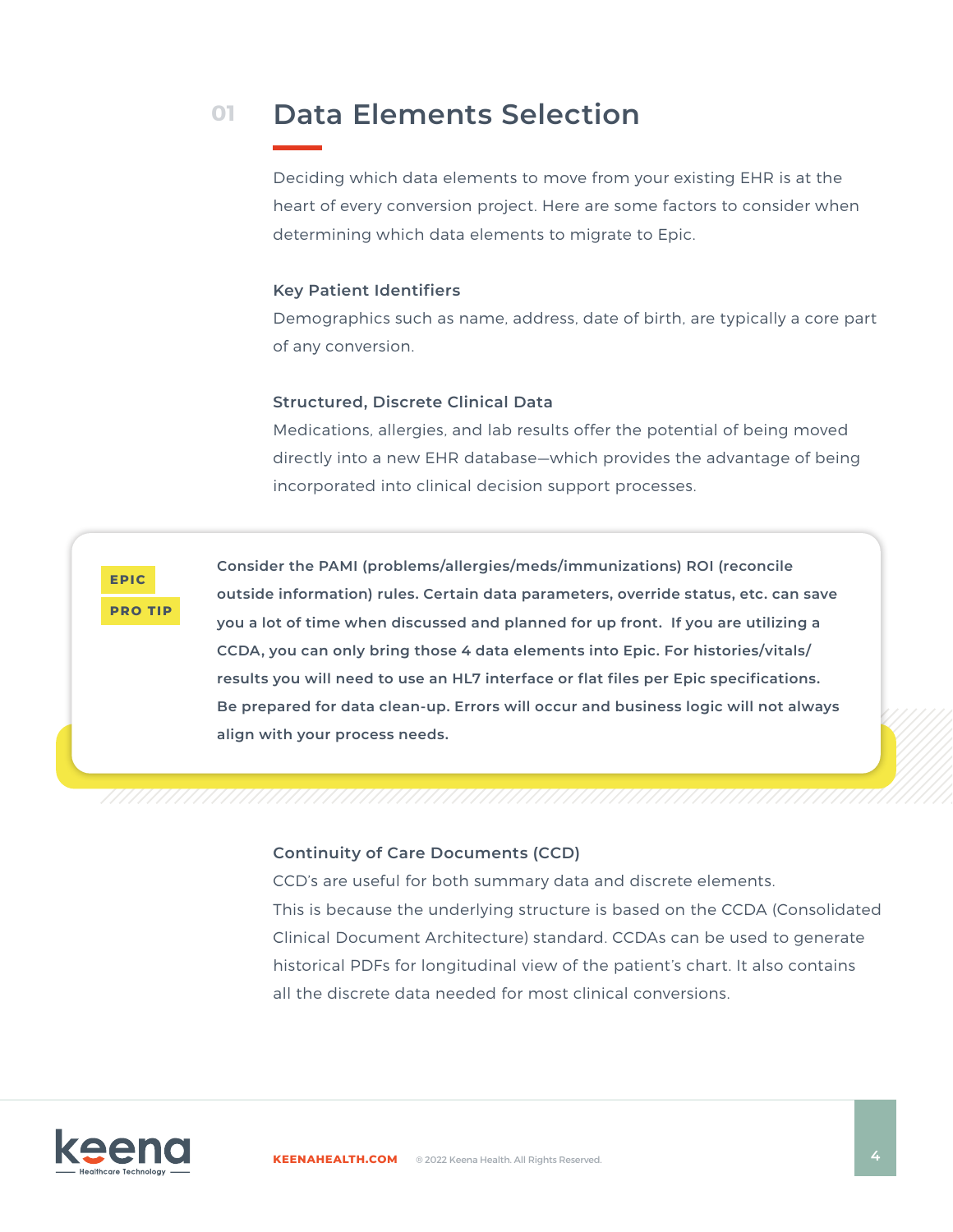

**Many EHR systems can produce a CCDA but often those CCDAs are not able to be imported into Epic or they import data that is undesirable. There are a variety of reasons for this, so choosing a knowledgeable conversion specialist with experience in reviewing, identifying, and resolving a wide spectrum of data issues adds a lot of value.**

#### **Progress Notes and Other Relevant Clinical Documents**

This data has important historical reference value. When considering notes and clinical documents look to balance providers needs vs wants to avoid cluttering your new EHR.

**EPIC PRO TIP** **In the Epic environment, PDFs require an extra click to access, while notes do not.**

#### **Data Quality 02**

Older systems typically have a higher dependence on unstructured data variability and therefore increased data quality issues. Migrating to a new EHR provides you with an opportunity to start fresh—which means being selective about which data is converted to avoid the bad data in/bad data out paradigm.

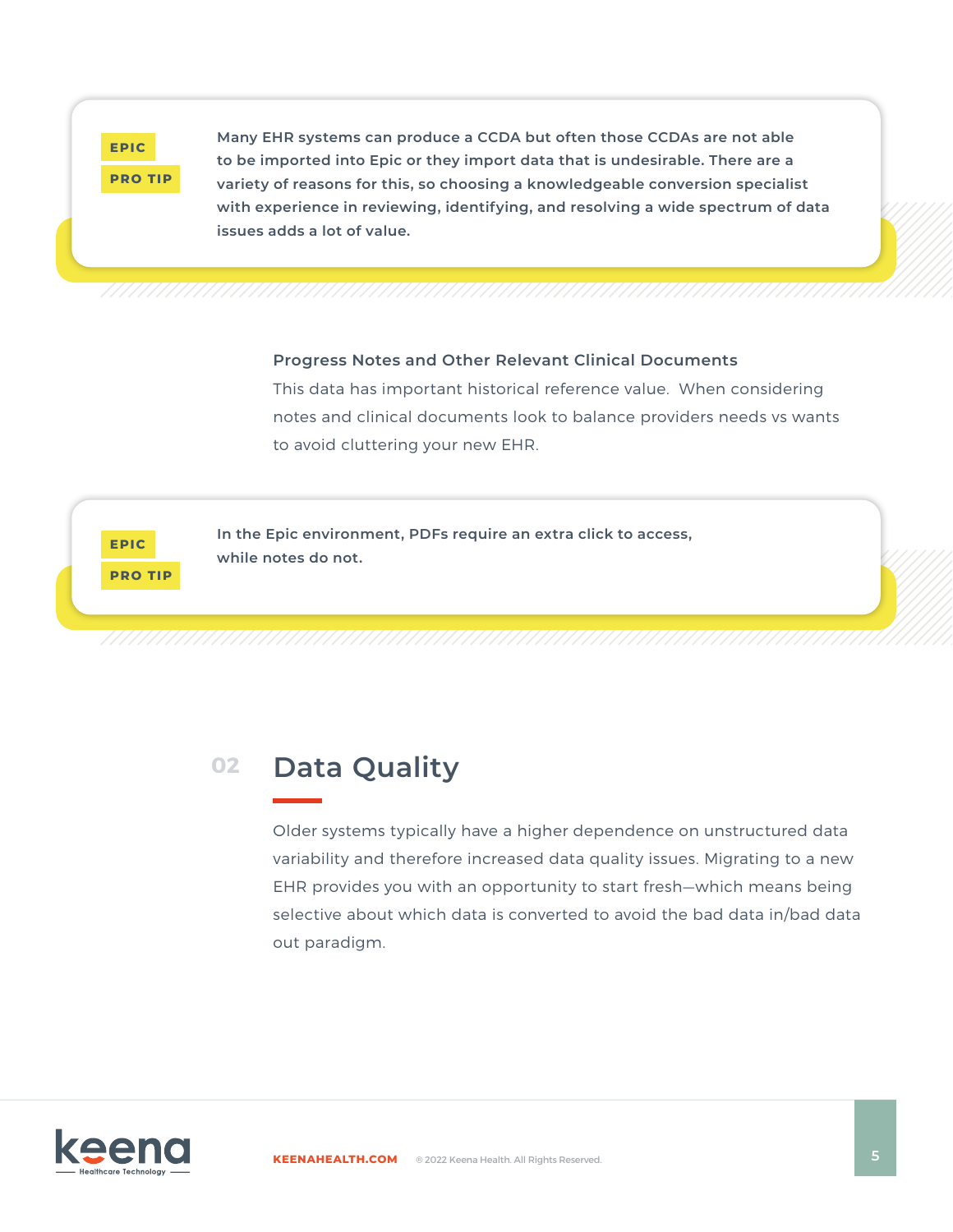#### **Data Mapping 03**

The data mapping effort is almost always underestimated by an organization but is critical for a discrete data conversion and crucial to keeping to your planned project timeline. For example: some items might not be codified, or they may not be in the required coding system. These situations require a lot of communication, vetting, and signoffs.

#### **A Few Suggestions for a Successful Data Mapping Project:**

- **•** Identify coding set mapping requirements upfront
- **•** Determine the volume of data you have that is not codified
- **•** Prioritize by instance count Example: For medications: determine how many are prescribed and then prioritize accordingly
- **•** Give extra time for basic data formatting of key elements. Example: Time, language, gender, and demographics
- **•** Make sure you have the Epic Dictionaries map from source codes to Epic Codes



**An experienced conversion partner should suggest that they do key portions of the data mapping analysis during the discovery phase BEFORE the project plan and costs are finalized. It may seem like they are building in upfront costs, but the opposite it often true. It will save a great deal of time and effort in the end.** 

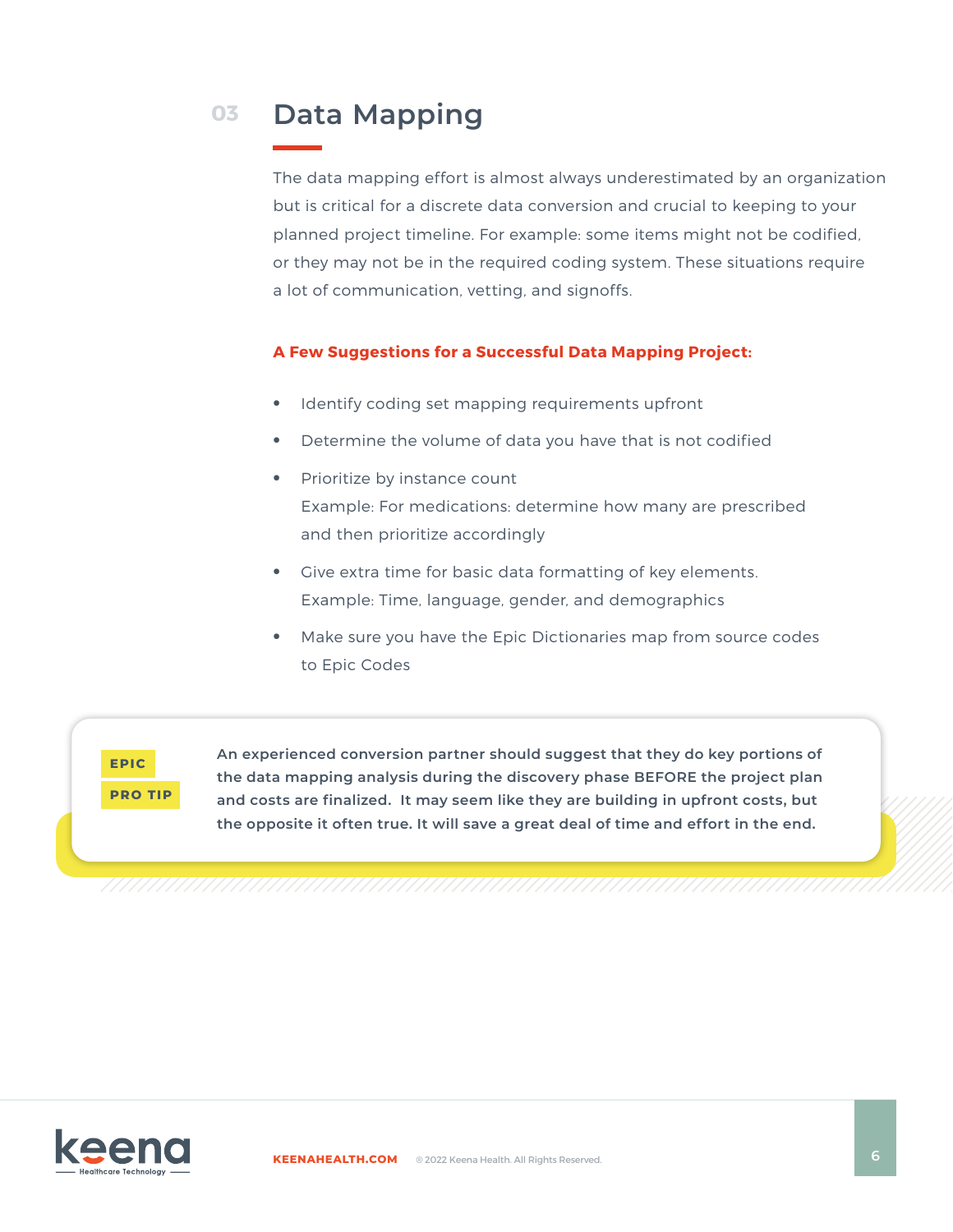#### **Data Grouping / Sets 04**

It's important to define and build meaningful practice identifiers to ensure patients and their data can follow the provider. Consider what needs you may have for identifying patients/groups from a legacy perspective up front in your planning process. If you want to know which patients are affiliated with specific practices in your network, you'll need to define and build meaningful Practice Identifiers.

These identifiers can then be used during the conversion from the legacy system(s) for various conversion data set(s). If you're planning to use the legacy practice level OID – having complex, or inconsistent rules can reduce or eliminate your ability for some practice level reporting, export utilities, or straight-forward conversion tasks.

#### **Archiving vs. Conversion 05**

It may not be practical or possible to convert all the relevant clinical and financial data from your old systems to your new one. Yet it's crucial for patient care, collections, and legal compliance that you "leave no data behind." Consider having a comprehensive legacy system data archival plan to provide easy access to a full view of all archived clinical and financial data from older platforms.

There's no need to keep your legacy EHR or PM systems running along with the maintenance and licensing expenses that go along with that alignment. A user-friendly, flexible archive solution can be configured to operate as a module inside most leading EHR and PM systems. Thus, avoiding the need for clinicians and back-office staff to log into multiple systems to access historic patient information.

There are several ways to make historical charts readily available for providers without integrating the data into the new platform. For problematic data,

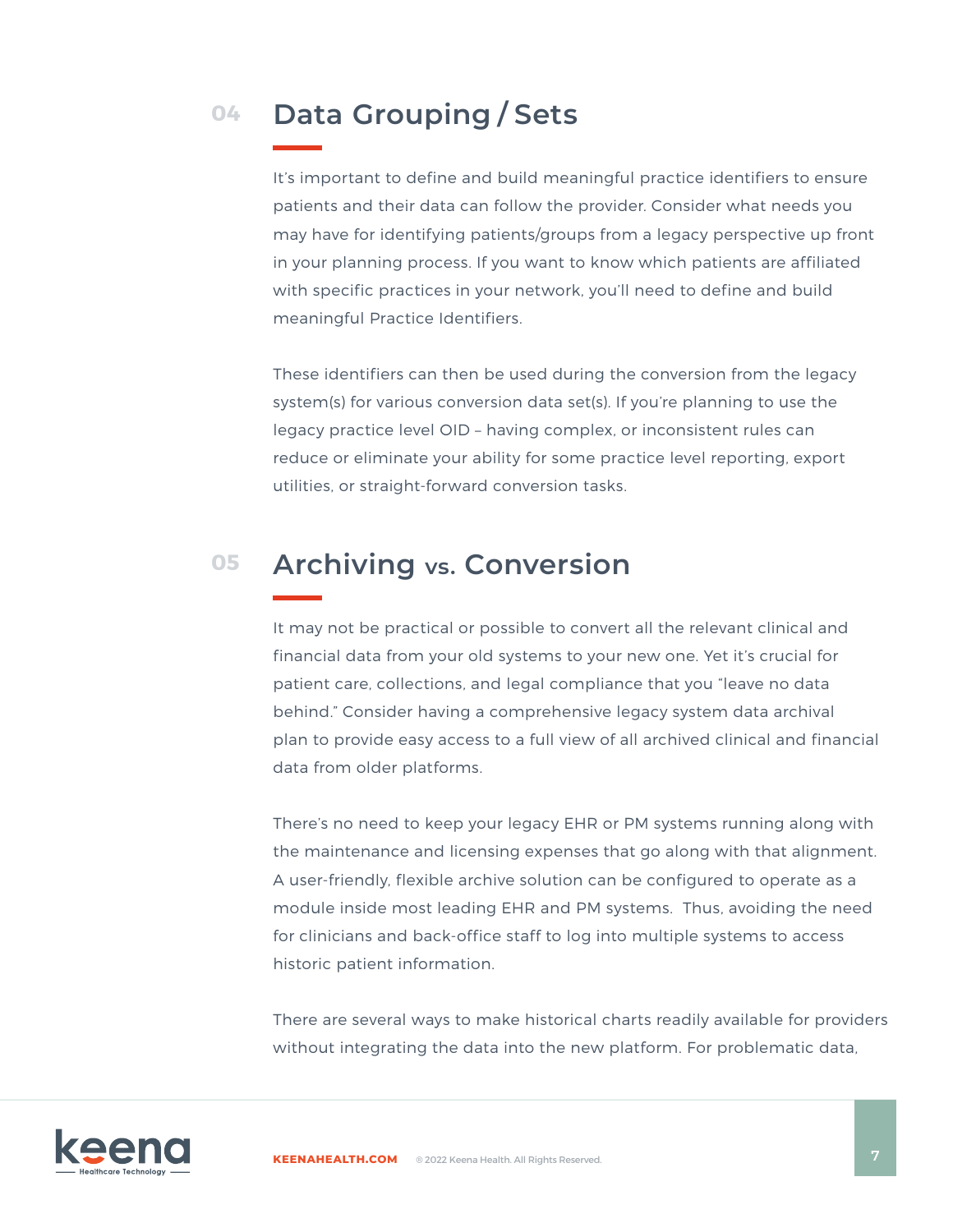this is a compelling alternative. Balancing what providers want and need with what is possible, is critical to achieving success at a technical and user level.

#### **How Much is Too Much?**

The benefits of archiving data are huge and often pushed aside in the initial stages of planning. Consider planning ahead for release of records and legal data storage requirements. Avoid filling your new Epic system with poor quality data or data with minimal access requirements. The financial and operational benefits of planning your data archival strategy up front are significant.

**EPIC PRO TIP** **When determining what legacy data you want to bring into Epic, be aware of disc space considerations especially when making decisions on documents and PDF's. Epic may enforce specific storage space limitations for document conversions that can require extra hours for reassessment and communications.** 

#### **How Much is Too Little?**

It is also possible to err on bringing in too little data during a conversion. Patient safety can be threatened from limiting access to legacy records. When deciding how many years of patient data to bring into Epic consider that if a patient does not exist within Epic you will not be able to use single sign-on from within EPIC to the Archive for that patient. The user would have to manually login to the Archive and search for the patient which can dramatically reduce the value of the Archive, and in user adoption.

**EPIC PRO TIP** **When considering how long to maintain OB/GYN patient records, remember that many years can pass between patient visits. You may consider migrating OB/GYN patient data for a longer period of time than the average primary care patient.**

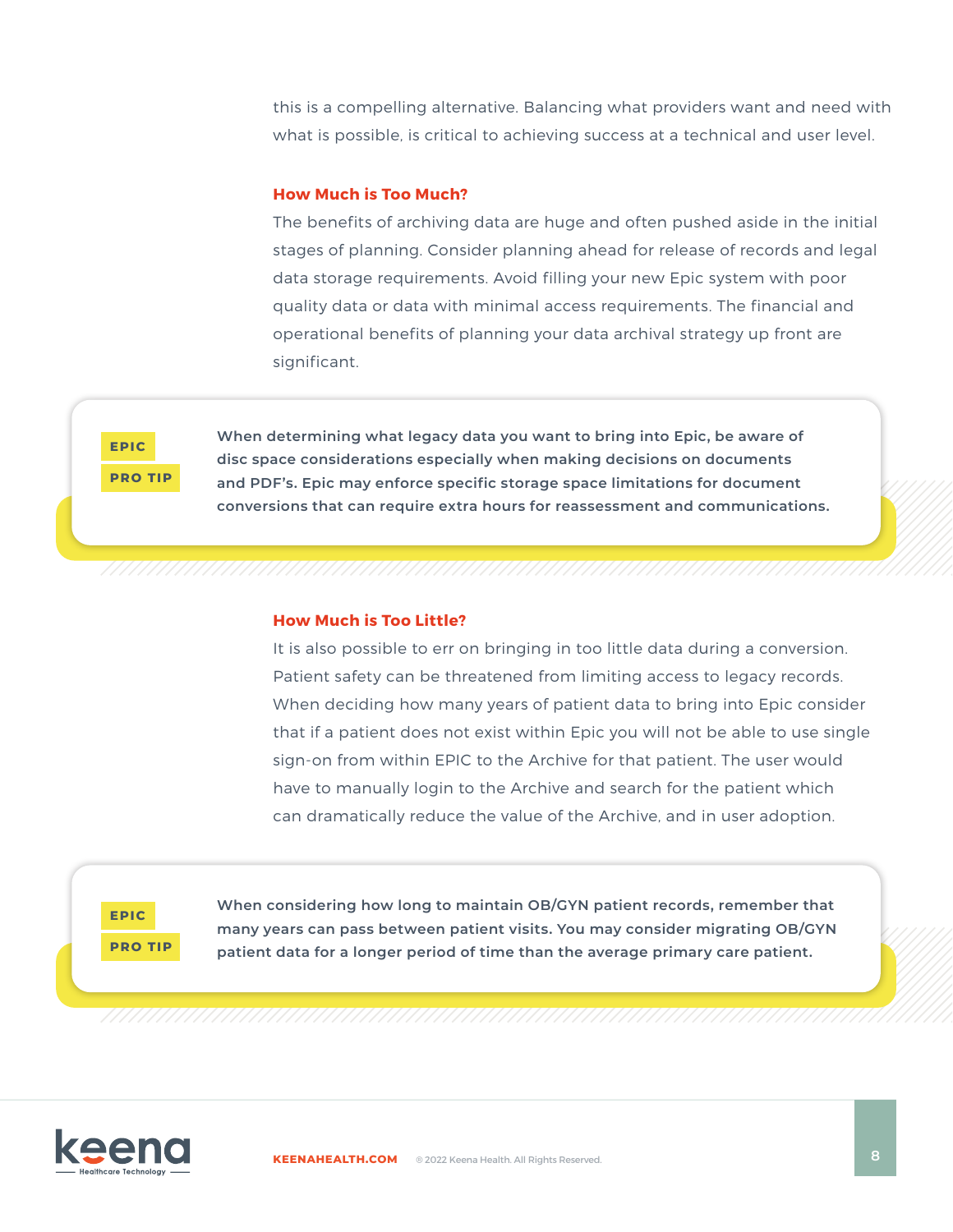#### **Take Advantage of Data Tools 06**

One of advantages of working with experienced conversion vendors is that they have often developed efficient data cleansing and workflow tools that can help mitigate challenges that inevitably arise with complex conversion and archival projects. Be sure to include data automation tools in your conversation when evaluating vendors.

#### **Recommended Data Tools**

- **•** Legacy EHR Specific Extract Scripts
- **•** Conversion Database
- **•** Translation and Mapping Tools
- **•** CCDA

**Parsing** - ability to parse human readable and machine code elements

**Transforming** - leverage all translation & mapping

**Generating**- ability to create HITSP C32 compliant CCDA

- **•** Standard HL7 Interfaces (Parsing, Transforming and Generating capabilities)
- **•** Document Conversion Tools
- **•** EHR API Libraries
- **•** EMPI Integration

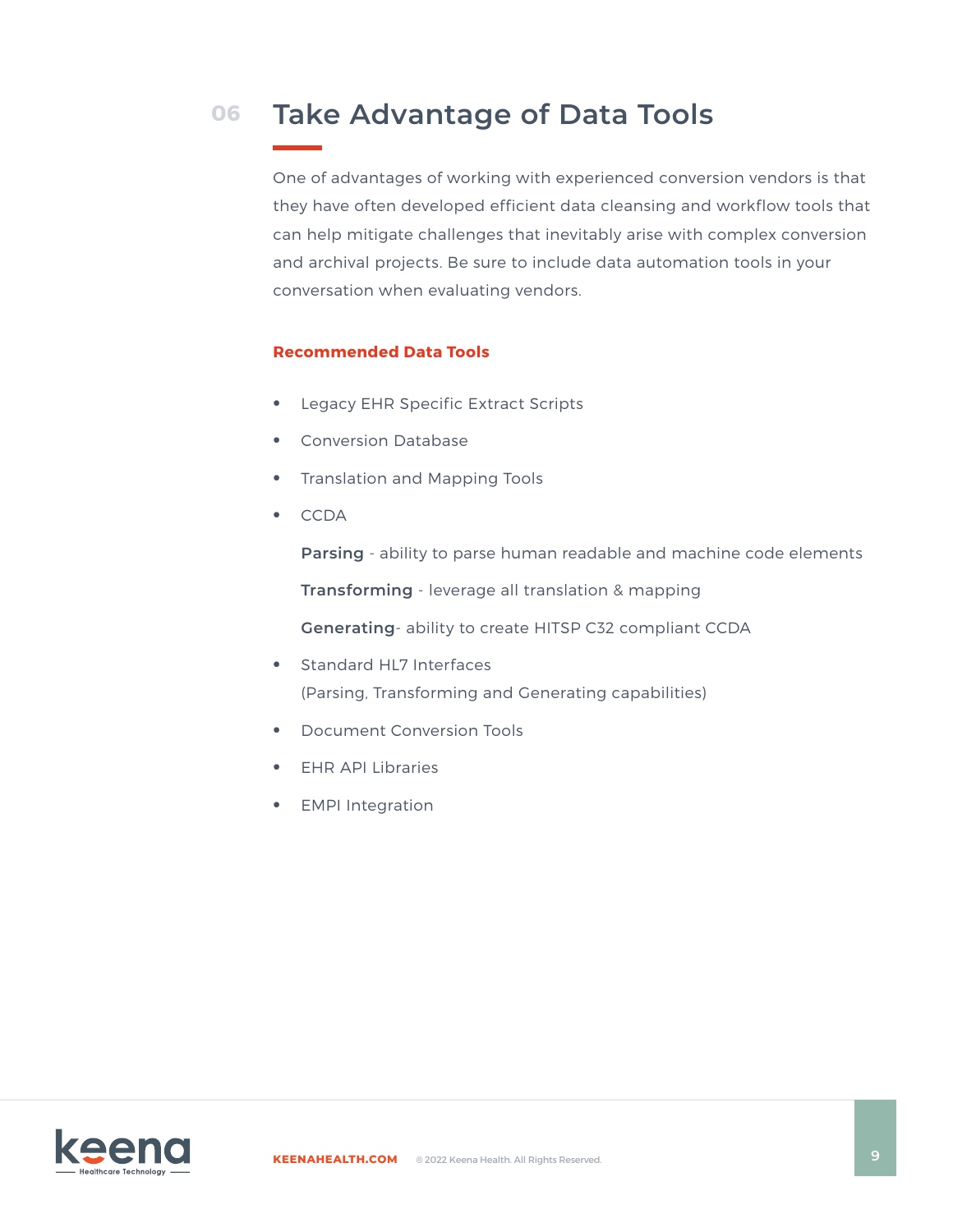### **When Making Data 07 Management Decisions Don't Forget About Workflow**

In the end, the goal of a conversion project is to support administrative and clinical workflows that guarantee continuity of care for the patients served. Since medicine is a high transaction activity, even minor workflow inefficiencies get magnified.

Getting a practical perspective on how a conversion project can impact daily activities--from scheduling, to check-in, to visits, to ordering tests, and finally through the billing process, is essential for a successful project. This means understanding the workflow of all the staff that fulfill these functions—not just the physicians. This can also be an area where your conversion specialists can help, particularly if they have experience building and utilizing tools to support workflow issues that occur within conversion projects.

**EPIC PRO TIP** **Regarding post-conversion workflow- how data elements are converted to your new system could dictate whether they are classified as Read-only or Editable. A couple examples are a transition of problems from Active to Past, or the ability to Reorder medications.**